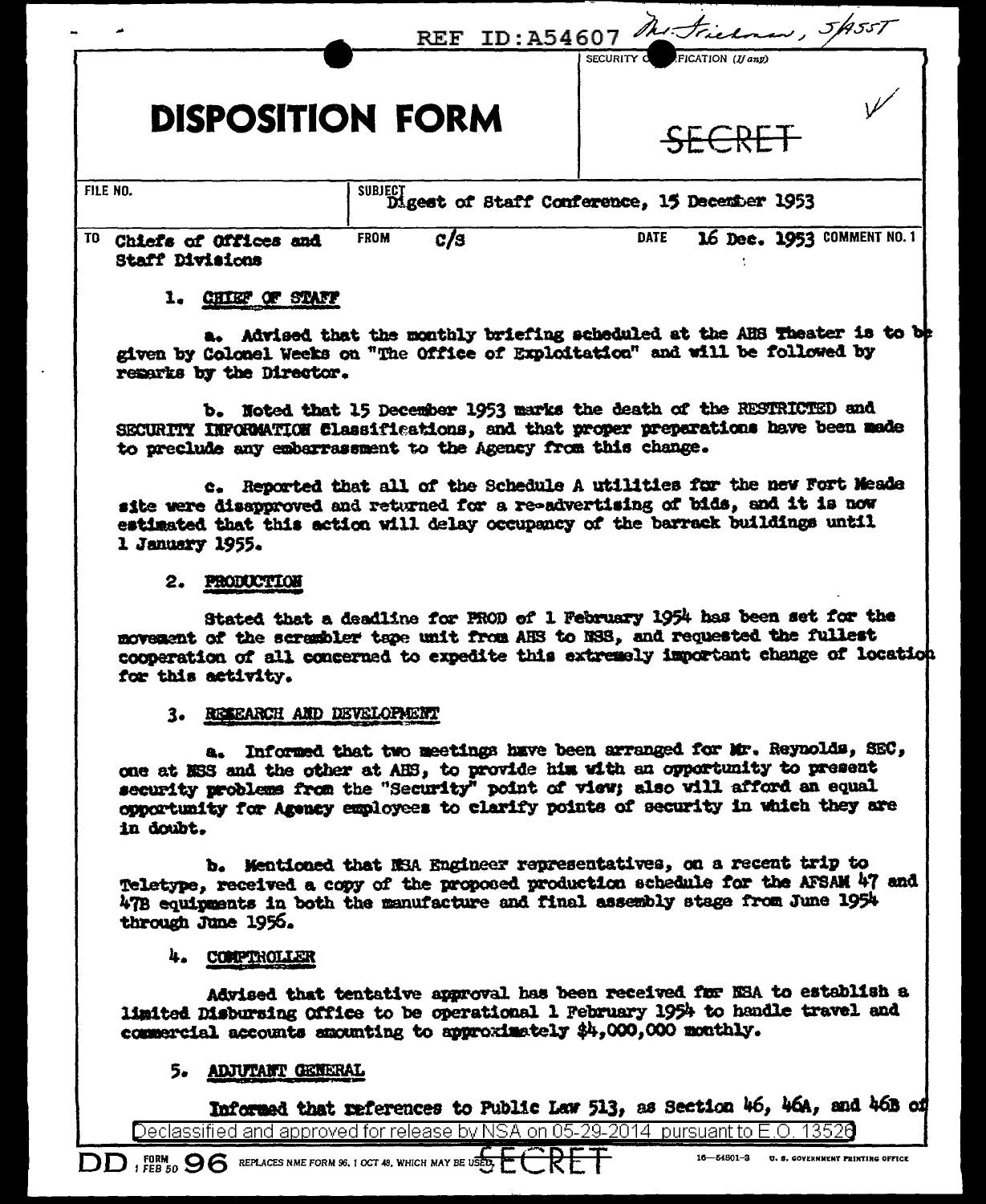

Title 50, USC, is now in error as PL-513 and has been placed into Title 18 USC. Criminal Code, Section 798. Stated that instructions clarifying this change would be forthcoming.

#### 6. LOQ ISTICS

Announced that the first NSA Supply Catalog would be distributed this week.

#### 7. COMMUNICATIONS

Remarked that Mr. Bodkin, a communications expert of Bell Telephone Company, had been borrowed by the Secretary of Defense, Mr. Wilson, to study military communications of the Armed Forces. Noted that Colonel Wayne Jefferson has the job of investigating communications material procurement and employment, and that NSA might expect a visit from these two men in the future.

#### 8. COMMITICATIONS SECURITY

a. Discussed the demonstration of the AFSAX 504. Low Echelon Portable Cifax, over 6 miles of wire at Quantico for the Marine Corps proved to be highly satisfactory and that results obtained were equal to straight facsimile transmission.

b. Reported that the AFSAY 804-X4. Low Echelon On-Line Equipment, has been tested by CIA in anticipation of installing the equipment on telephone circuits between Secretary of State and CIA.

## 9. DEPUTY CHIEF OF STAFF/PLANS

Announced that USCIB Directives 6, 9, and 12, which were matters of some urgency, have been revised and incorporated in a single directive requiring a vote by 23 December 1953.

#### 10. TRAINING

Stated that 27 of the Agency's most qualified personnel have attended 15 of the lectures given under the auspices of the Industrial College.

# 11. SECURITY

Reported that as a result of a recent mishandling and improper reporting of a plane crash in Iceland, SEC and State Department Courier Service were conferring to develop a plan for improved methods of reporting and expediting investigations of plane crashes when classified material is involved.

# 12. TECHNICAL DIVISION

Advised that State Department Foreign Publications staff has been seriously reduced again and that this reduction will adversely affect our ability to purchase books abroad.

 $\mathbf{2}$ 

# **SECRET**